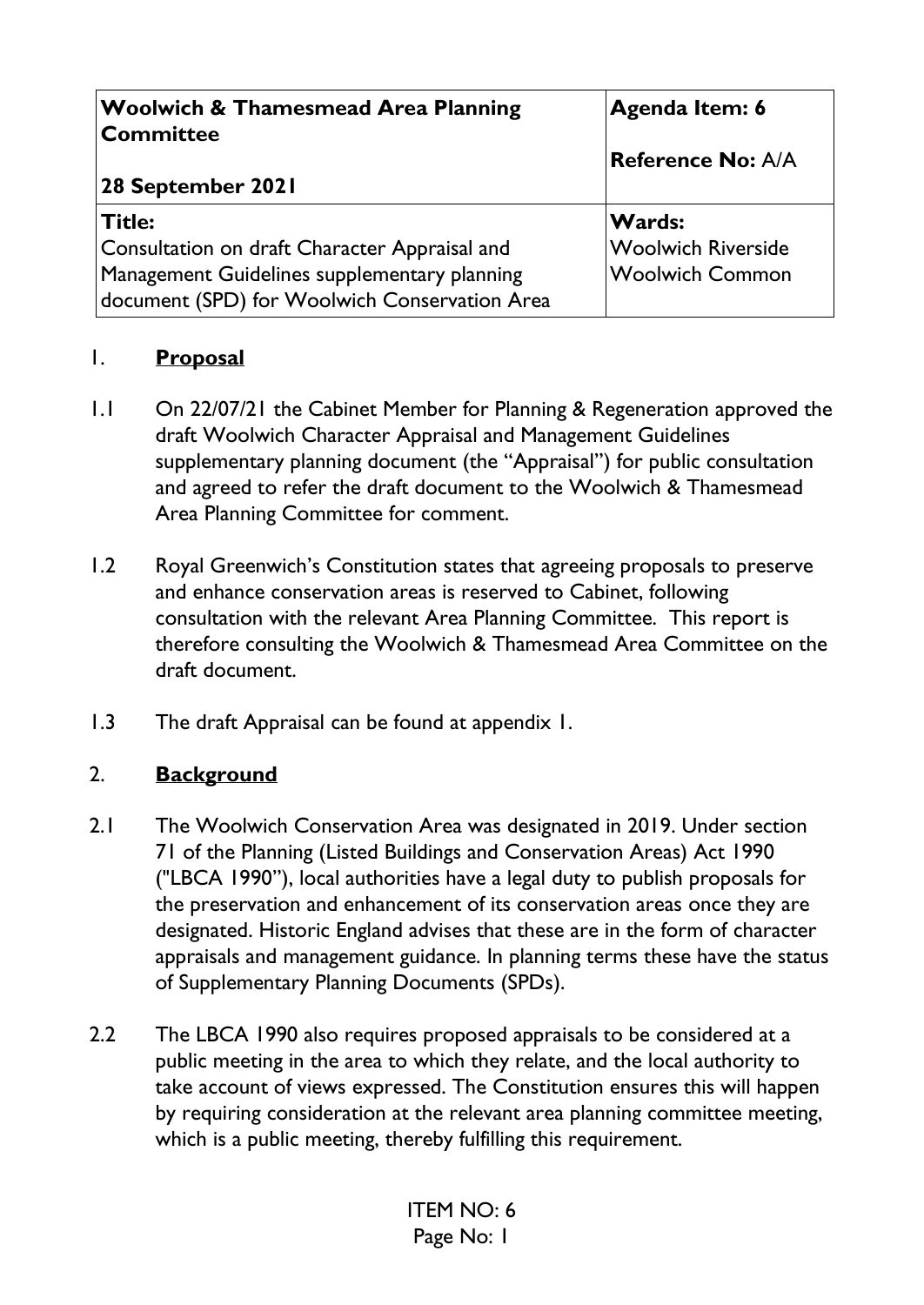### 3. **Summary**

- 3.1 *What is the purpose of the document & how will it benefit the area?* 
	- The draft Appraisal explains how the conservation area merits designation by defining Woolwich's historic and architectural significance and its townscape character
	- It provides an analysis of the area's character (character zones, positive and negative contributors and characteristic building materials) and identifies key views (sections 2.0 & 3.0). This will inform assessment of the impact of development on character and significance and will assist the Royal Borough in determining planning applications within or in the setting of the conservation area
	- The condition of the built environment and public realm is assessed, and negative features identified (section 5.0)
	- The Guidelines identify untapped heritage potential for placemaking to address negative factors previously identified and give a clear steer to stakeholders in terms of priority interventions to preserve and enhance the area (section 6.4)
	- Management guidelines set out appropriate parameters for redevelopment within and in the setting of the conservation area (section 6.1-6.2)
	- Buildings identified as positive contributors are recommended for addition to the Local Heritage List (section 6.5)
	- An interactive layered map within the document enables a rapid understanding of the sensitivity of buildings, views and spaces in the conservation area (section 1.0)
	- The document provides an informative resource for decision-making in planning, for neighbourhood planning and for educational use.

# 3.2 *What is its status in the planning system?*

As a supplementary planning document, the appraisal will be a material consideration in planning decisions. It will also form part of the Greater London Historic Environment Record (GLHER).

#### 3.3 *What is special about the Woolwich Conservation Area?*

• Woolwich evolved from a historic market town into a thriving civic and commercial centre and is characterised by fine historic buildings spanning the 18th to 20th centuries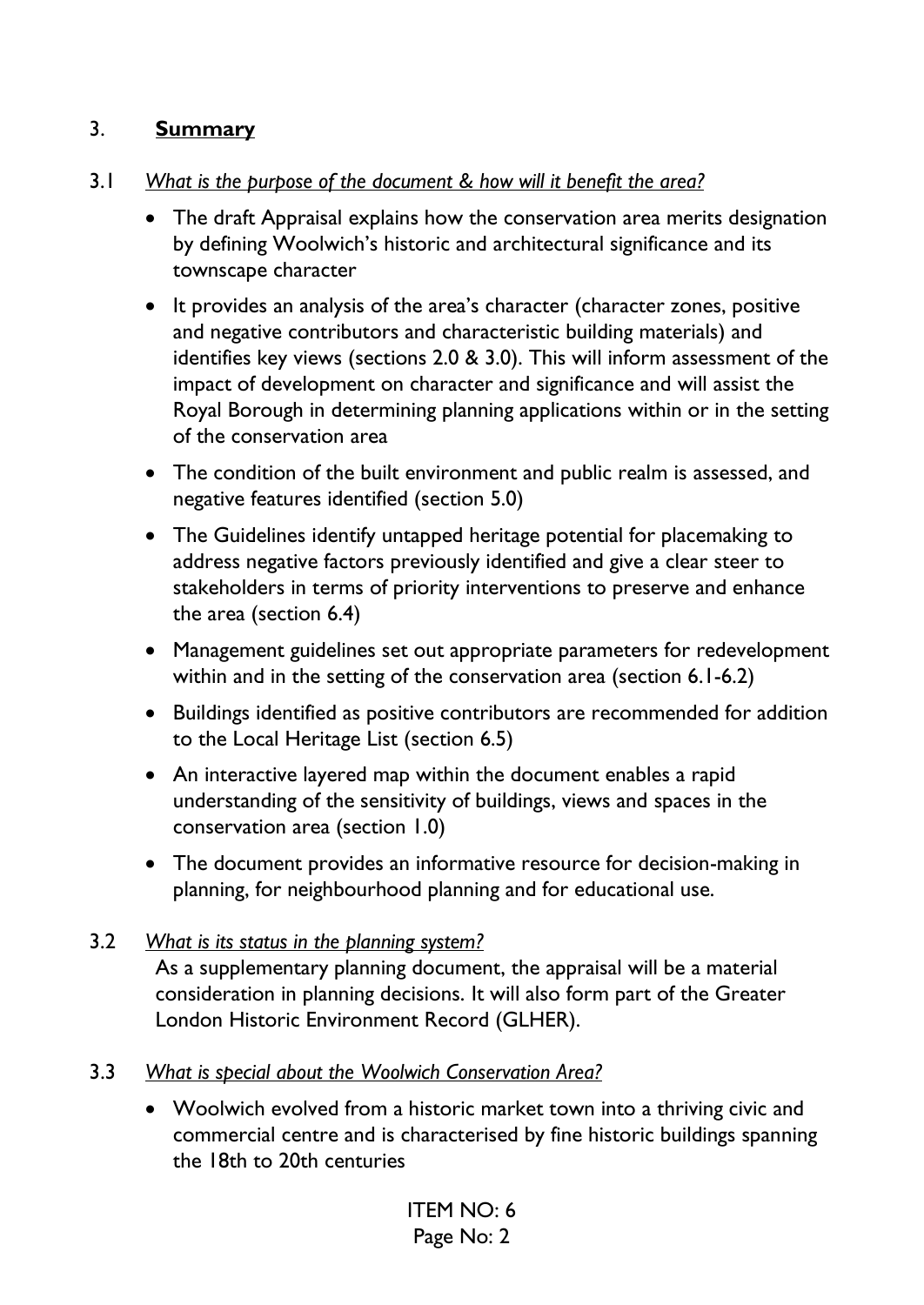- Woolwich was influential in the growth of the national co-operative movement and the conservation area boasts two of London's most significant monuments to cooperativsm on Powis Street
- The conservation area is distinguished by high quality examples of the work of leading Victorian, Edwardian and inter-war architects
- The area has one of the most concentrated civic complexes in London
- The commercial zone comprises characterful Victorian architecture interspersed with exceptional landmark buildings and exponents of 20th century modernism, including the former Odeon and Granada cinemas and Equitable House

#### 3.4 *What are the main issues in Woolwich Conservation Area?*

- Lack of quality shop fronts
- Lack of repair and maintenance and inappropriate alterations, including bird nets
- Vacant commercial units/buildings
- Lack of destination/active frontage
- Lack of heritage interpretation and wayfinding signage
- Poor quality public realm
- Superfluous street clutter
- Car dominance/heavy bus traffic
- Lost relationship with river Thames

#### 3.5 *What buildings are recommended for local heritage listing?*

 In January 2019 Members of the Woolwich & Thamesmead Area Planning Committee recommended that a review of the Royal Borough's Policy on Local Listing be undertaken to allow buildings subject to planning applications for demolition or substantial alteration to be added to the Local Heritage List (see Appendix 2).

- 3.6 The Committee also recommended that, once the procedure had been revised, several buildings identified as positive contributors in the Woolwich Heritage Study (2017), but precluded from local listing in 2019, should be added to the List.
- 3.7 The Local Heritage Listing procedure was revised and adopted in March 2021, in line with the Committee's recommendations, and the buildings identified as positive contributors in the Woolwich Heritage Study have now been assessed for local heritage listing as part of this Appraisal. The following are considered to meet the selection criteria and are proposed for inclusion on the Local Heritage List: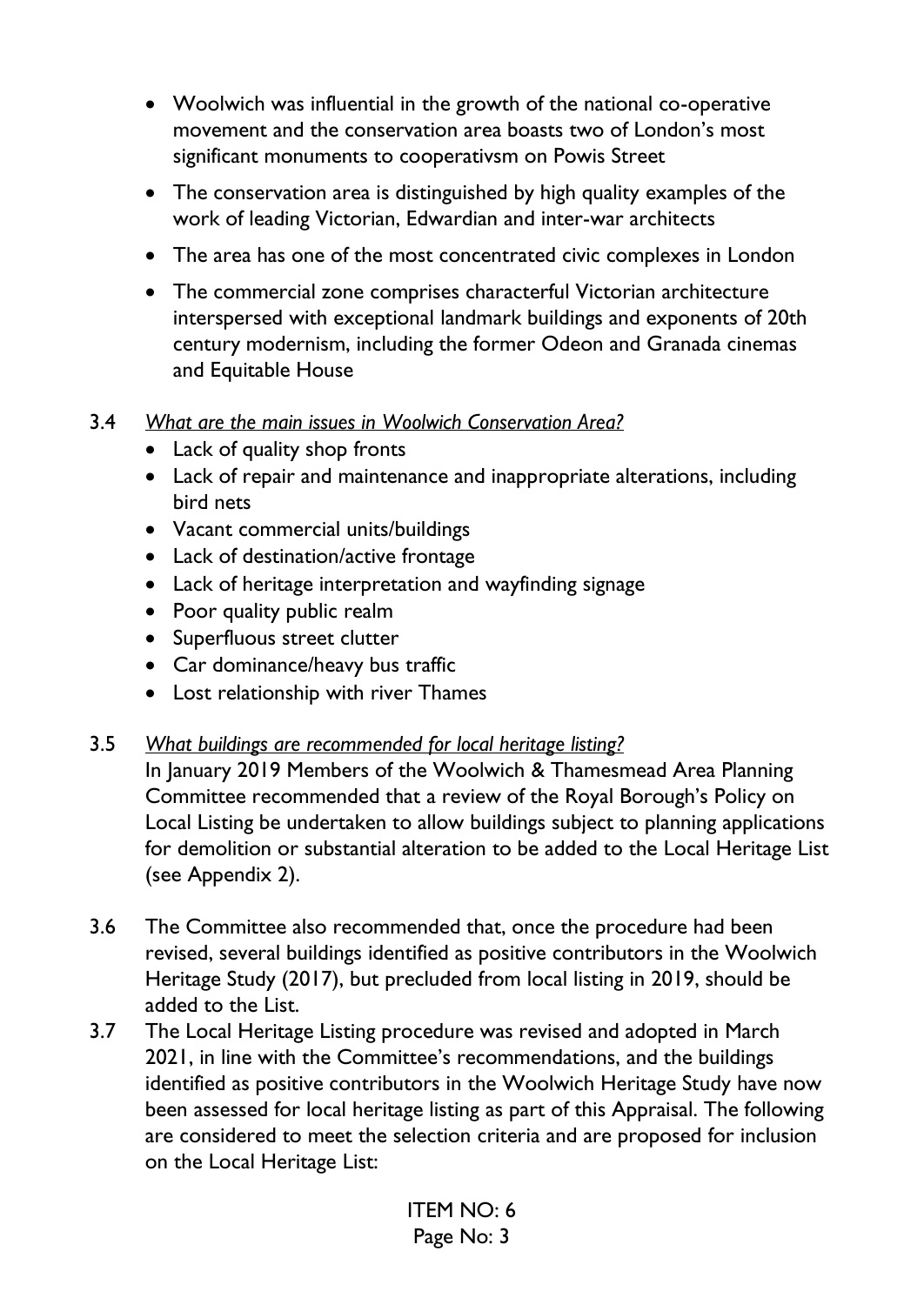- 170-172 Powis Street
- Furlongs Motoring Complex: 160-162 Powis Street/Mortgramit Square/125 Woolwich High Street
- 1 Thomas Street
- 7-9 Woolwich New Road

### 4. **Consultation**

- 4.1 Public consultation is a key step in ensuring local community engagement and involvement in line with the National Planning Policy Framework (NPPF) and Royal Greenwich's Statement of Community Involvement (SCI).
- 4.2 Authorisation to undertake public consultation on the draft Character Appraisals was agreed by Cllr Scott-Macdonald, Cabinet Member for Regeneration & Good Growth on 22/07/21.
- 4.3 The consultation is taking place for 6 weeks between **19 August 30 September 2020** and comprises the following:
	- The draft documents were published on the Council's website on the consultations page and were advertised via its social media channels
	- Notifications were sent via email to ward members, statutory bodies, community groups and all other stakeholders registered on the Planning Policy Consultation Database

## 5. **Next Steps: Communication and Implementation of the Decision**

5.1 The views of members of the planning committee, the consultation responses and any views expressed by persons attending the public committee meeting, with any resulting key changes to the draft documents, will be reported to Cabinet for agreement and adoption in December 2021/January 2022.

## 6. **Report Appendices**

- 6.1 The following documents are to be published with and form part of this report:
	- Appendix 1: draft *Woolwich Conservation Area* Character Appraisal
	- Appendix 2: Record of Woolwich & Thamesmead Area Planning Committee Decision 29 January 2019